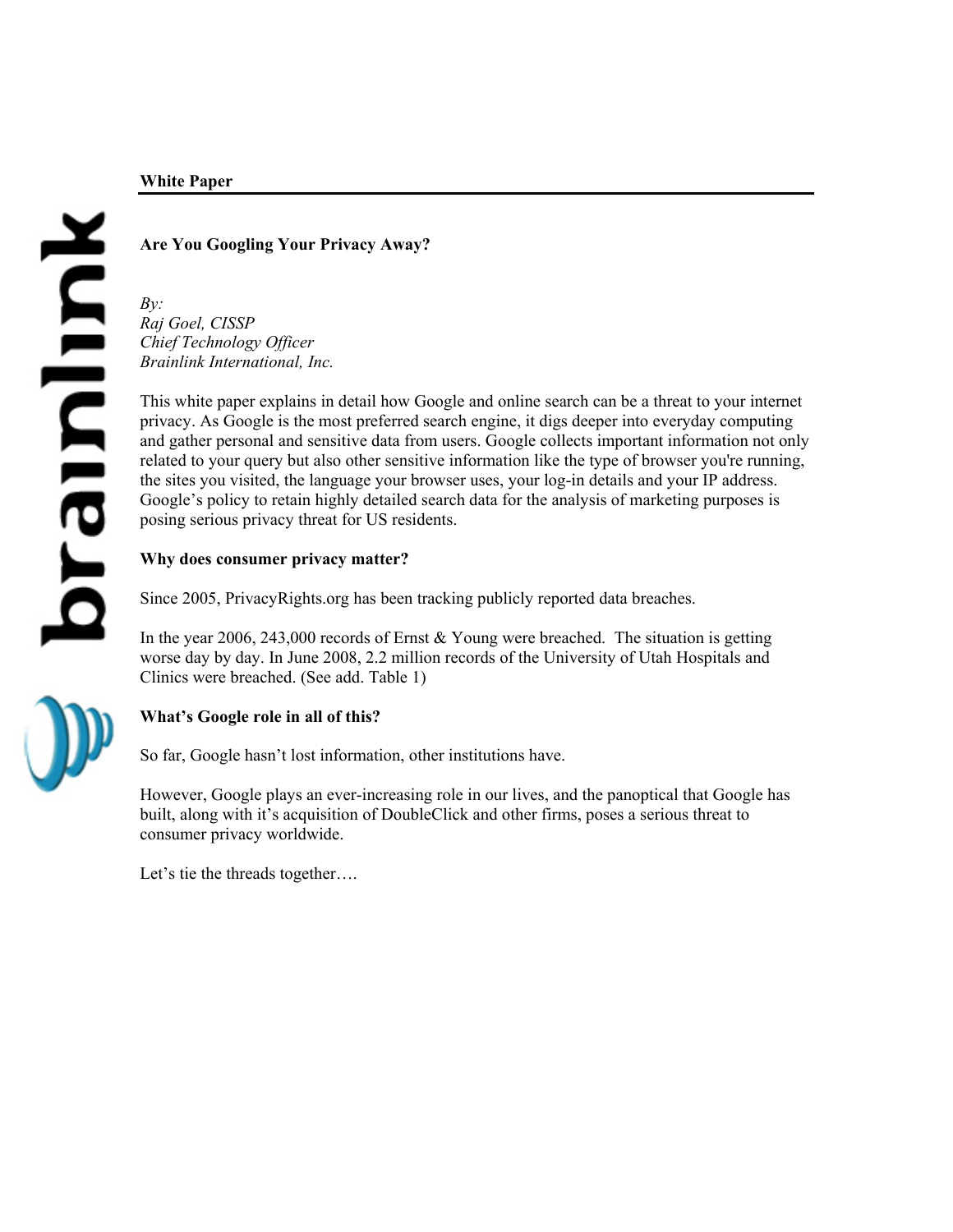### **Google Search**

Google Search marked the onset of the Spider's Web and is gathering vital information of our online activities. Its future products will include data gathering and targeting as a primary business goal.

All of Google's properties including Google Search, Gmail, Orkut, and Google Desktop etc. have deep-linked cookies that will expire in 2038. Each of these cookies has a unique GUID, and can store search queries every time you search the web. Note, Google does not delete any information from these cookies.

Hence, if a list of search terms is given, Google can produce a list of people who searched for that term, which is identified either by IP address and/or Google cookie value. Conversely, if an IP address or Google cookie value is given, Google can also produce a list of the terms searched by the user of that IP address or cookie value.

# **Orkut**

Orkut, Google's popular social networking site contains confidential information such as Name/ E-mail Address / Phone numbers / Age / Postal Address / Relationship Status / No of Children / Religion / Hobbies etc.

As per Orkut's Terms of Service, submitting, posting or displaying any information on or through the orkut.com service, automatically grants Orkut a worldwide, nonexclusive, sub-licensable, transferable, royalty-free, perpetual, irrevocable right to copy, distribute, create derivative works of, and publicly perform and display such data.

# **GMail**

The primary risk in using GMail lies in the fact that most of its users give their consent to make GMail more than an e-mail delivery service and enable features such as searching, storage and shopping. This correlation of search and mail can lead to the potential risks, like:

- Mails may not get the legal protection, the ECPA gives on E-mail.
- The storage of e-mail on third party servers for more than 180 days can lead to the loss of those privileges.
- This in turn creates a danger that we may redefine whether an e-mail has the "reasonable" expectation of privacy" needed for  $4<sup>th</sup>$  amendment protection.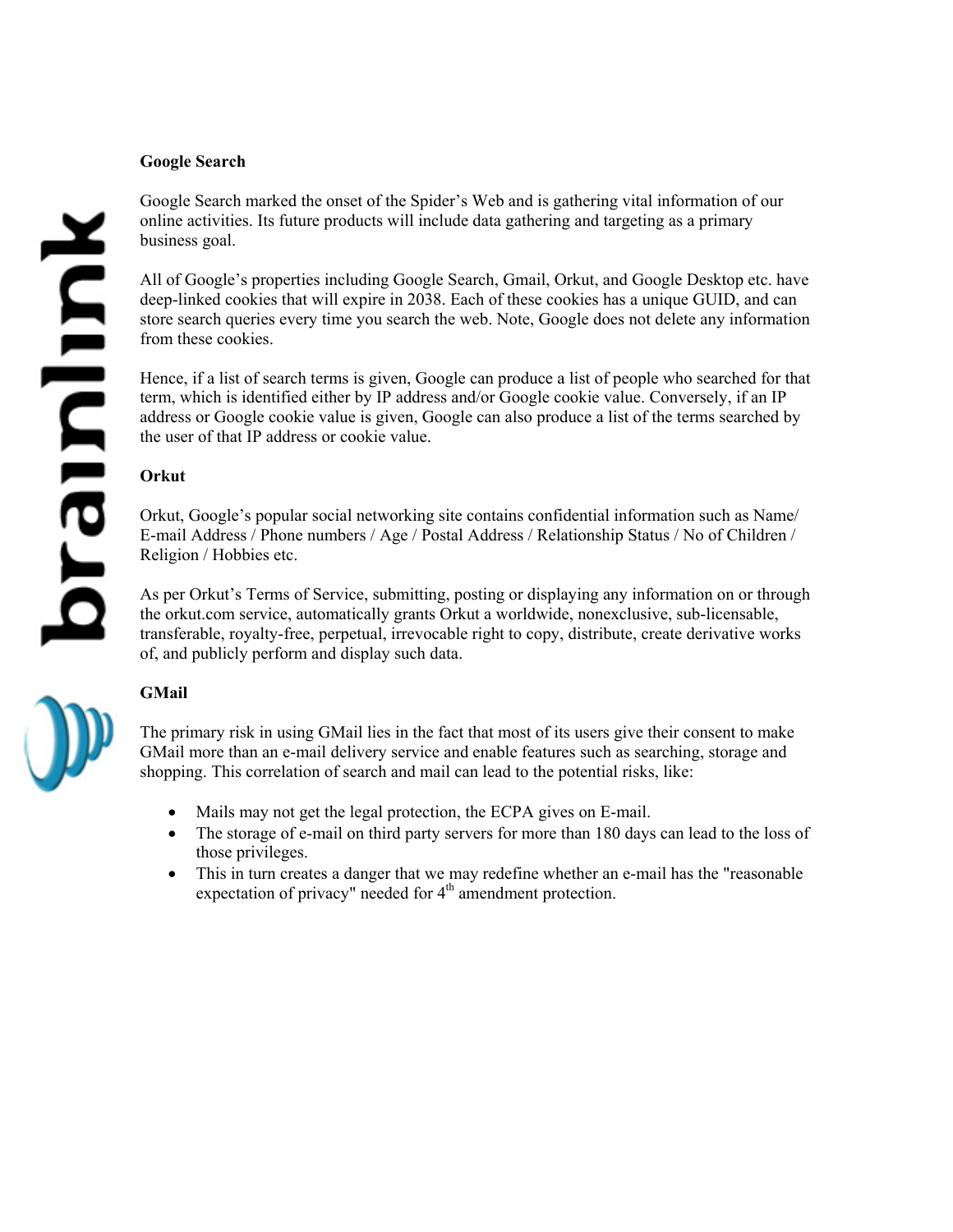# **ECPA – Electronic Communications Privacy Act**

ECPA, an act enacted in 1986, includes provisions for access, use, disclosure, interception and privacy protection of all electronic communications.

It declared e-mail as a private means of communication that has the same level of privacy as phone calls and letters. The employees of email companies cannot disclose emails to others and even the police would need a wiretap warrant to read emails.

Though Email in transit is protected, but those in law enforcement believe that once the mail is processed and stored, it is no longer a private letter, but simply a database service.

The biggest selling point of GMail is that they don't simply deliver your mail, but also store and index it so that you can search for it.

**Is Gmail an email service or a database? The law is unclear.** 

**Law enforcement (and other entities) can access your online emails without notice after 180 days.** 

**Criminals / spyware / Trojans are actively targeting Gmail users for access to your contacts and inbox.** 

# **GMail Mobile**

GMail can now be linked to a cell phone number through a GMail invite on the phone. Here comes the all-important question

**"How uniquely does your cell phone identify you?" When was the last time you changed your cell #?** 

# **GMail Patents**

Gmail's Patent #20040059712 emphasizes on "Serving advertisements using information associated with email". This allows Google to create profiles based on various information derived from e-mails related to senders, recipients, address books, subject line texts, path name of attachments etc.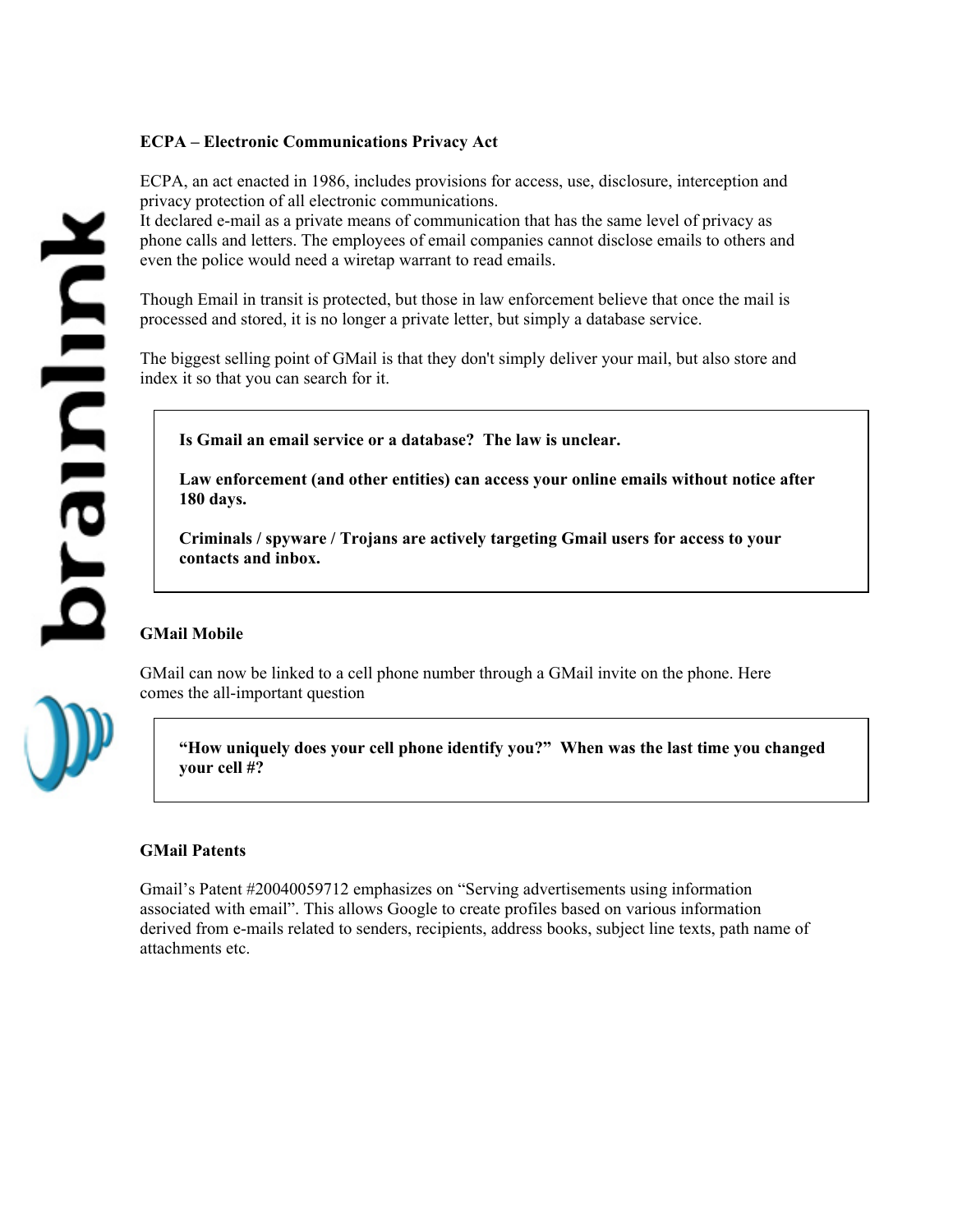# **Google Desktop**

Google Desktop allows users to search their desktops using a Google-like interface. All word files, spreadsheets, emails, images on a computer are instantly searchable. Index information is stored on the local computer. Google Desktop 3 allows users to search across multiple computers. GD3 stores index and copies of files on Google's servers for nearly a month.

**Using Gmail and Google Desktop on computers containing health records, financial records, educational records, credit applications, etc. could be a violation FERPA (Family Educational Rights and Privacy Act), HIPAA, Gramm-Leach Bliley, PCI-DSS and state privacy laws.** 

### **Potential abuses of Desktop Search products**

- With Desktop Search products employers can always access their employee's computers. So, if an employee considers taking up a new job and writes a email to this effect, it can always be traced by the employer.
- Desktop search products enable spouses to read emails and discover secret love affairs.
- Desktop search can easily recover porn sites viewed in a computer.
- In a business negotiation, if a computer is left alone, then your competitor can easily scan for sensitive information with the help of desktop search.

### **Chrome**

Google's browser Chrome logs every key-stroke typed in the address bar and stores it in the Servers along with your IP address so that Google's Suggest feature can automatically recommend terms or URLs you may be looking for, next time you search the web. This information can also be linked with your main Google Account because Google sends your cookie along with every automatic search it performs from the address bar.

Another new Chrome feature shows the six most visited pages when opening any new tab. Chrome gets these linkable thumbnails by taking snapshots of most pages you visit.

### **Android**

Google Android, an open source cell phone operating system, poses a privacy risk as it stores the user's search and calls histories and also has the ability to reveal the user's location.

Google has more capabilities than anyone else to capture personal information with or without your knowledge.

**What the CIA and the KGB never dreamed of collecting, consumers and users give to Google unknowingly.**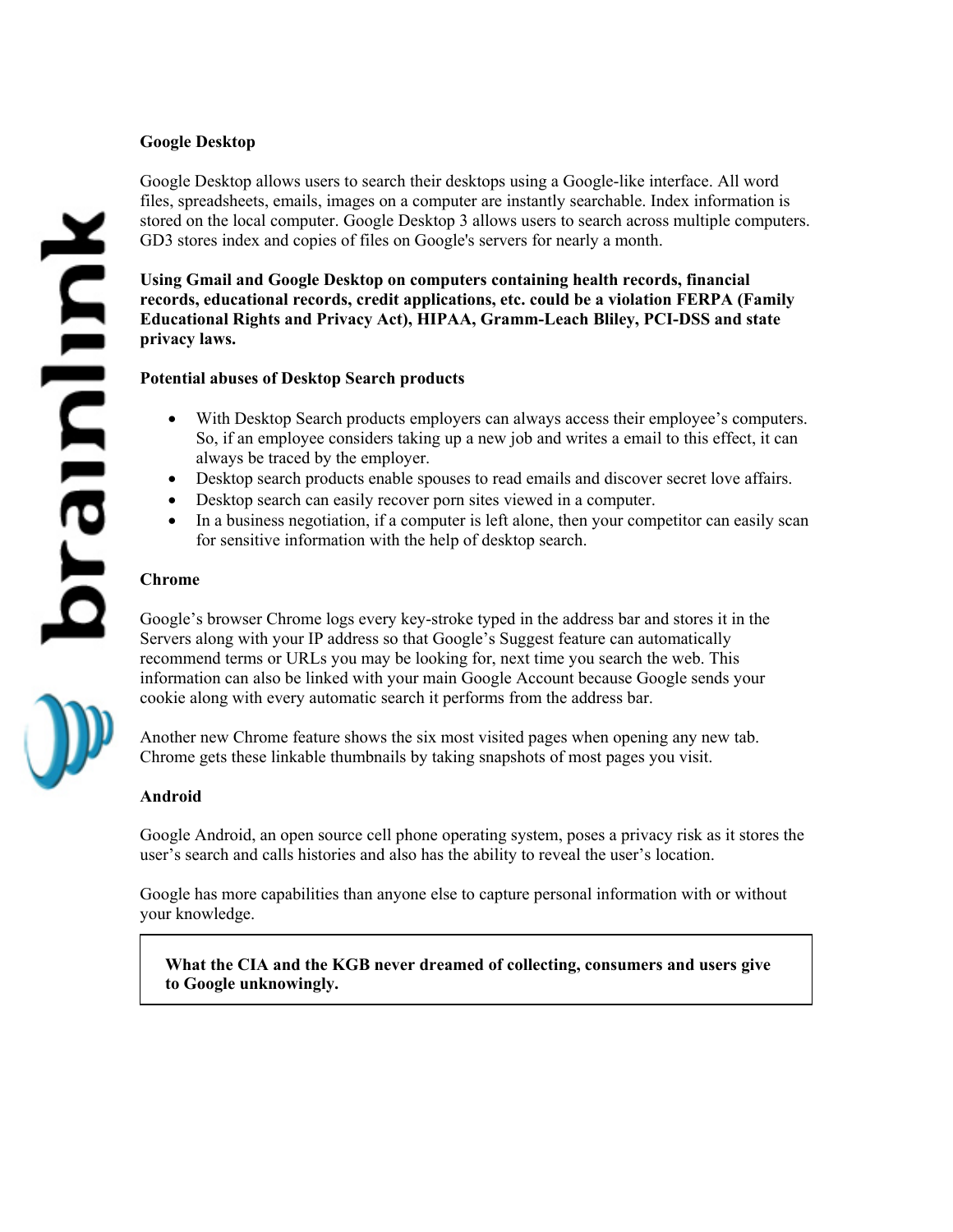### **What can you do about it?**

- Using a dedicated browser for online searches
- Uninstall the desktop search products
- Restrict or ban the use of Gmail, Hotmail, Yahoo! Mail, other free online services.
- Restrict or ban the use of Orkut, MySpace, Friendster, etc.
- Using web anonymizers or TOR to scramble the online traffic paths
- Regularly conducting a data privacy and information security audit

### **Contact Information:**

Raj Goel, CISSP Chief Technology Officer Brainlink International, Inc. C: 917-685-7731 P: 212-221-8660 x 202 raj@brainlink.com www.brainlink.com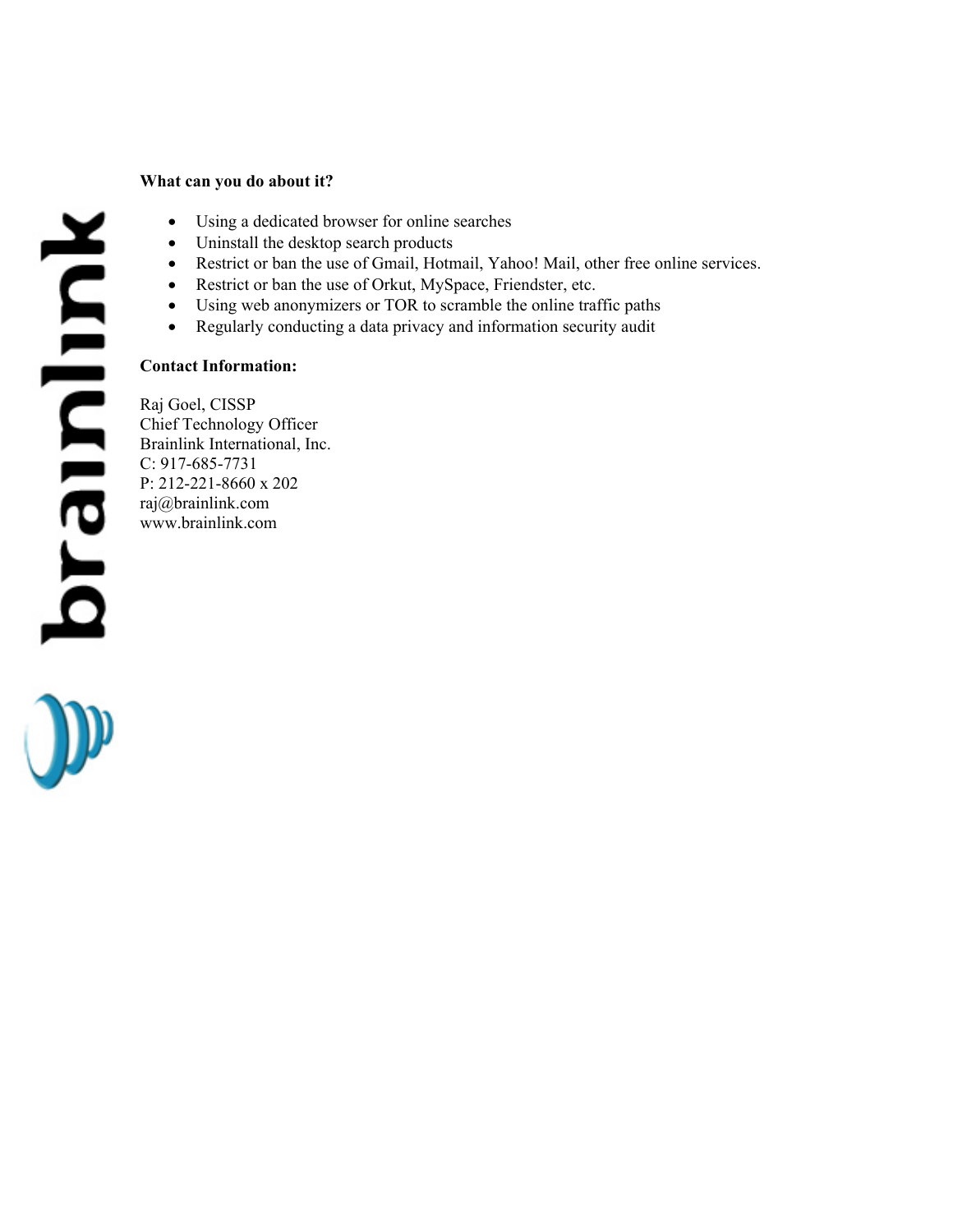**Table 1:** Information leakages/ breaches of records from year 2006 - till date

**Xullurie Jo &** 

| <b>Date</b>     | Organization                                                                                           | Cause                                                                        | <b>Records Spilled</b> |
|-----------------|--------------------------------------------------------------------------------------------------------|------------------------------------------------------------------------------|------------------------|
|                 | $02/13/06$ Ernst & Young<br>(UK)                                                                       | Stolen Laptop                                                                | 38,000                 |
|                 | 02/23/06 Deloitte & Touche (McAfee)<br>employee information)                                           | Lost CD with names,<br>Social Security numbers<br>and stock holdings         | 9,290                  |
|                 | 06/01/06 Ernst & Young<br>(UK)                                                                         | Stolen Laptop                                                                | 243,000                |
|                 | 06/14/06 American Insurance Group<br>(AIG), Indiana Office of<br>Medical Excess, LLC<br>(New York, NY) | Computer server<br>containing personal<br>information was stolen             | 930,000                |
|                 | 08/09/06 U.S Dept. of Transportation                                                                   | Stolen laptop from a<br>government-owned<br>vehicle                          | 132,470                |
|                 | 10/23/06 Chicago Voter Database<br>(Chicago, IL)                                                       | Hacking                                                                      | 1.35 million           |
| 12/13/06 Boeing | (Seattle, WA)                                                                                          | Stolen laptop                                                                | 382,000                |
|                 | 01/22/07 Chicago Board of Elections<br>(Chicago, IL)                                                   | Mistakenly distributed<br>Computer discs                                     | 1.3 million            |
|                 | $05/17/07$ Georgia Div. of Public<br>Health<br>(statewide)                                             | Discarded paper records<br>containing parents' SSNs<br>and medical histories | 140,000                |
|                 | 05/19/07 Illinois Dept. of Financial<br>and Professional Regulation<br>(Chicago, IL)                   | Hacking a computer<br>server                                                 | 300,000                |
|                 | $07/23/07$ Fox News                                                                                    | Hackers accessed<br>names, phone numbers,<br>and email addresses             | 1.5 million            |
|                 | 08/23/07 New York City Financial<br><b>Information Services</b><br>Agency<br>(New York, NY)            | Stolen laptop                                                                | 280,000                |
|                 | 11/16/07   U.S. Department of Veteran<br><b>Affairs</b><br>(Washington D.C)                            | Dishonest Insider                                                            | 185,000                |
|                 | 12/05/07 Memorial Blood Centers<br>(Duluth, MN)                                                        | Stolen laptop                                                                | 268,000                |